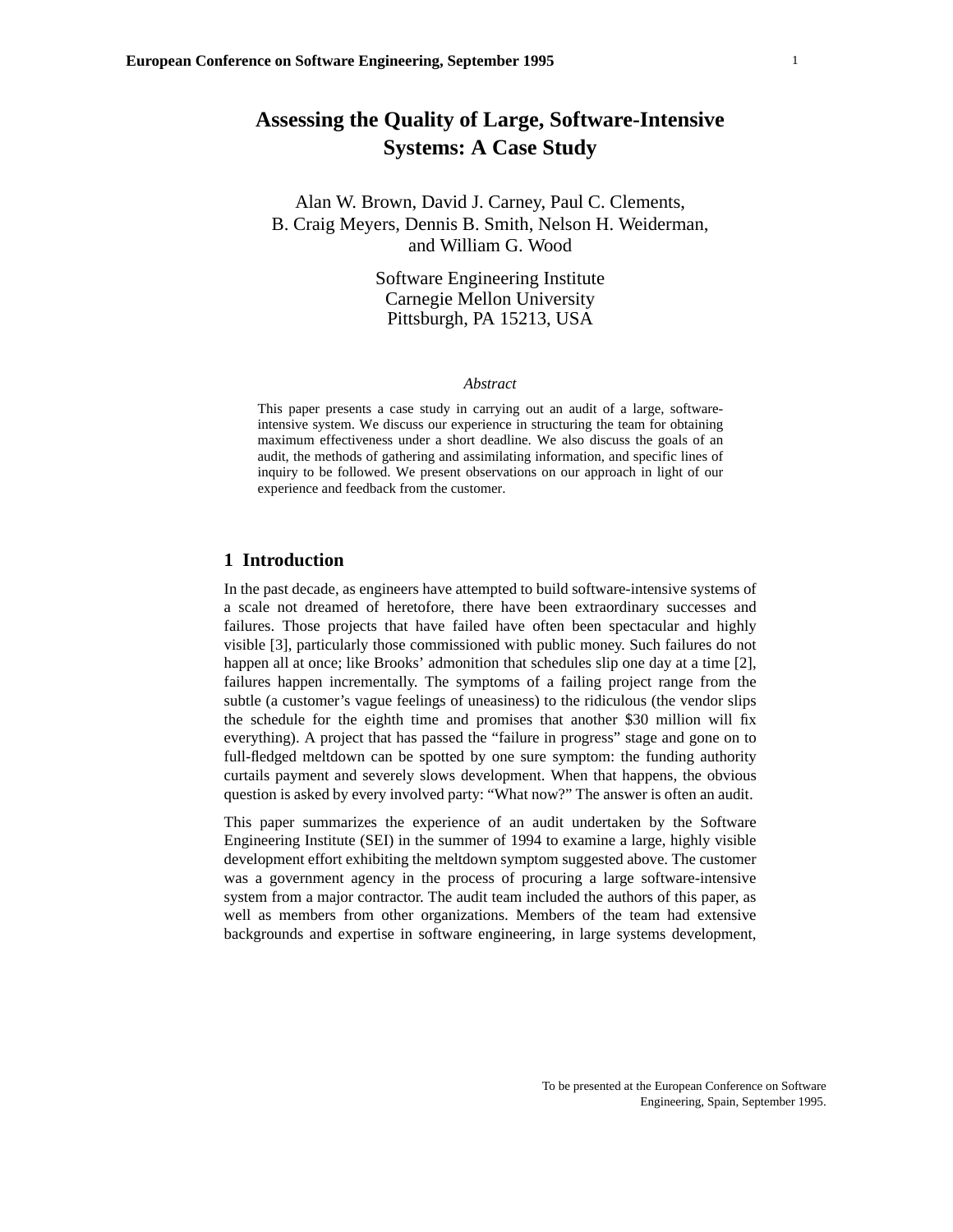and in the relevant application domain, but few had experience in conducting a thorough software audit. The deadlines of this one were inflexible, giving the team only 90 days to audit an extremely large system, and our struggle to come to terms with issues of basic approach, logistics, execution, and coordination consumed valuable time. It is the purpose of this paper to share our experiences, in the hopes that others finding themselves in a similar situation may benefit by having to spend less valuable time learning to do the job.

Section 2 of the paper provides the background of the audit, including a description of the system under development and the goals of and circumstances surrounding the audit. Section 3 describes the procedures that our audit team followed in order to meet its mandate. Section 4 presents a summary and commentary on our results, suggesting what worked well and identifying weaknesses in the approach.

# **2 Overview of the Audit**

# **2.1 Goals**

An audit may have many goals, and it is essential to articulate them carefully. Not all will be explicitly mentioned when the work begins. In our case, the goals (some of which only became clear after the audit was launched) were as follows, in approximate decreasing order of importance:

- **•** Assessment of status. The customer had lost the ability to perform effective oversight, and hence could not judge whether the project was headed for fruition (albeit late and costly) or disaster.
- **•** Assessment of salvageability. The customer needed to know whether, in order to field a high-quality system, it would be more cost-effective to perform a massive mid-course correction and press onward with the current effort, or abandon the development, write off the (quite significant) money already spent, and begin afresh.
- **•** Satisfaction of funding authority. The funding agency (in this case, the United States Congress) was demanding that the customer produce a viable plan to bring the project to a successful conclusion; our audit was a significant part of that plan.
- **•** Relation to a previous audit. The customer had received conflicting and incomplete information from a previous audit; our audit was to resolve some of the inconsistencies of that audit.
- **•** Education. The customer desired to understand what went wrong in order to avoid repeating mistakes in future efforts.
- **•** Gaining credibility. The customer had the implicit goal of adding credibility and objectivity to the development effort by employing a team of independent experts to conduct an evaluation. The development effort, were it allowed to continue, would thus receive the blessing of an outside, objective body.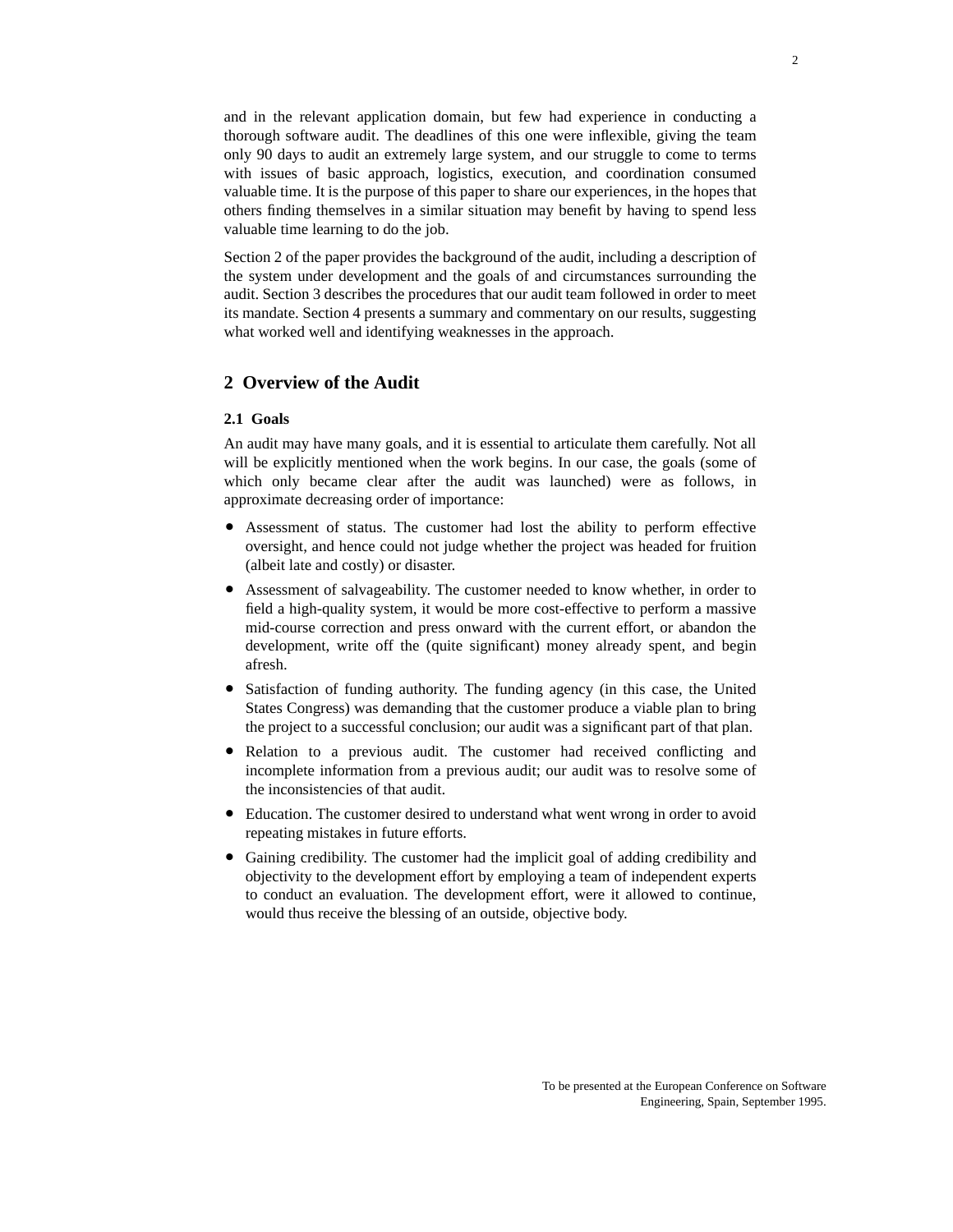**•** Protection of reputation: The contractor had the implicit and understandable goal of demonstrating value and quality in the existing (incomplete) work products.

#### **2.2 General Description of the System under Audit**

The target of the audit was a large, complex, real-time system of a command and control nature. The requirements of the system were stringent, having extremely precise hard real-time deadlines, with human safety being the critical basis for most timing requirements. The complexity of the system was also affected by the requirements for distribution, availability, and multi-site installation and site-specific customization. The availability requirements were very severe; to a large degree, these requirements drove the key decisions about architecture, test plans, modeling requirements, and many other aspects of the system. The system included both hardware and software, and was intended to replace an existing system.

The architecture of the system had a number of characteristics that distinguished it as inherently complex and largely unprecedented. The architecture was distributed and multiprocessor, using message-oriented and primarily client-server paradigms. In addition, the architecture featured redundancy in both hardware and software aspects. The system used table-driven data, with configuration of each site done through adaptation data that is read in and initialized during installation.

The audit focussed on the software components of the system, not the hardware aspects. The project was at a very late stage of development: software had been designed and developed over several years, and extensive testing had been performed and was in progress both at the development site and at a remote testing facility.

By the time of the audit the system development was several years late, millions of dollars over budget, and although close to final acceptance testing, many people at the user organization had severe doubts about the quality of the design and implementation of the system.

#### **2.3 General Description of the Audit Process**

The audit was conducted over a period of three months. The audit team included personnel drawn from two independent organizations as well as from the customer's staff. One independent organization had extensive background and expertise in the particular domain of the target system, and the other provided broad expertise in the areas of software engineering, fault-tolerant systems, and real-time software.

#### **Organization of Team**

The team included thirteen persons. One member from each independent agency performed administrative duties (although authority was always shared, neither choosing to assume full authority). The opening days of the audit provided evidence that the complexity of the system, and therefore of the audit, was such that it was not feasible for the team to function as a single entity throughout the course of the audit. The team therefore chose to divide into subteams. While there was no clear indication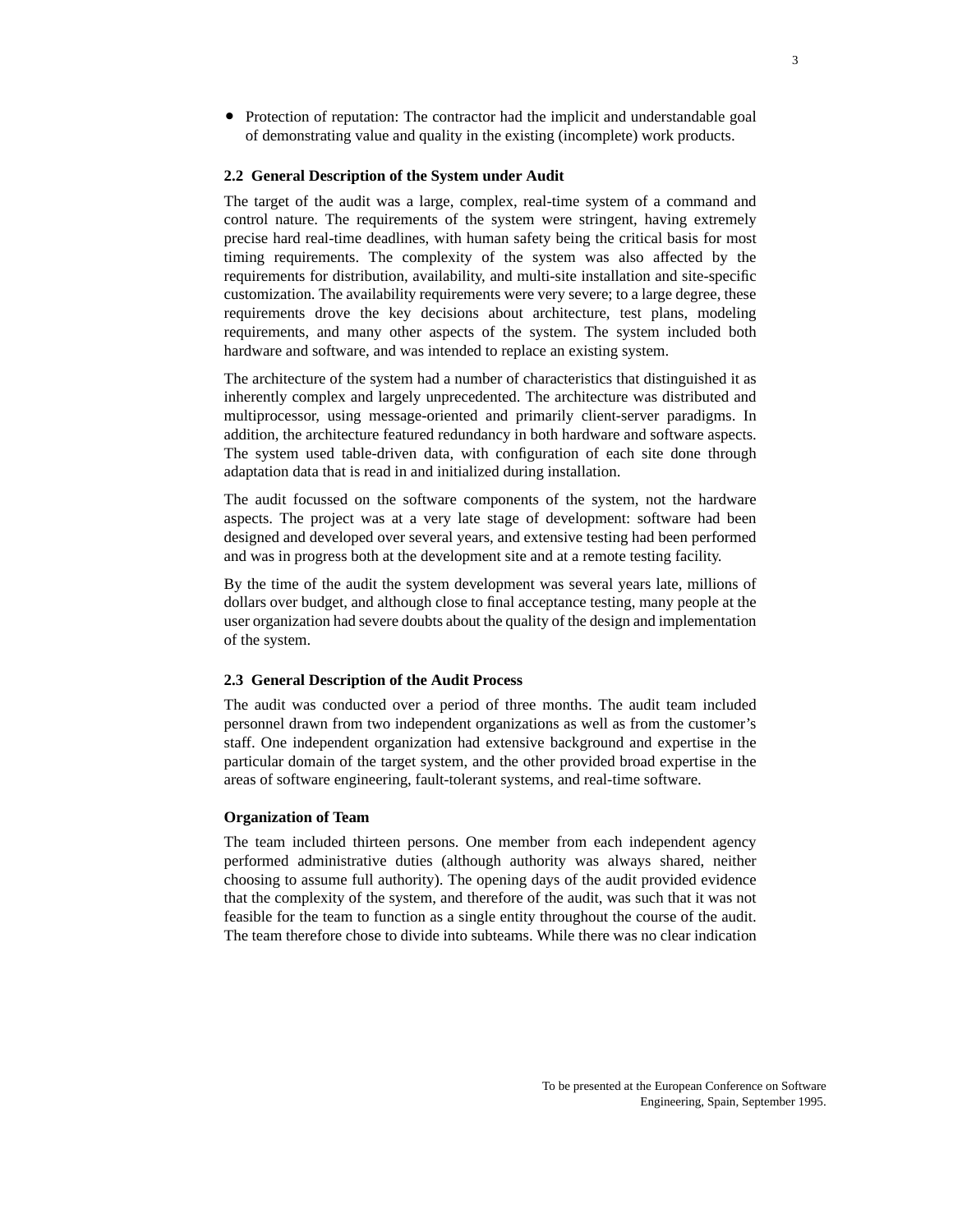of the optimal partitioning into subteams, the decision was made to divide into three broad subject areas: operational system (the system under audit); infrastructure (the set of facilities, tools, and processes that were used to build and maintain the system); and management (the practices used to monitor and control system development). There was a general agreement that the division into subteams was a convenient structuring device and nothing more. When some aspect of the audit suggested a different partitioning, then we would accommodate whatever different structure was necessary.<sup>1</sup>

Since the project had been monitored by various independent contractors over the course of several years, the audit team had access to some of their data and expertise. The system's contractor was also an active participant in the audit process. The contractor expressed full intention to cooperate in every way with the requests and needs of the audit team, and also expressed a deep interest in seeing that the outcome of the audit was a full and objective examination of the target system.<sup>2</sup>

#### **Information Gathering**

The audit team used a six-stage process to learn about the system and guide its investigation. These stages were: get information, clarify information, digest information, formulate questions, feed tentative conclusions back (to the customer and the contractor), and get additional clarification.

To establish the background and general concepts initially, we attended extensive briefings. Some of these were designed and presented by the contractor, and others by the government agency. These briefings provided the audit team with an overview of the system, its development, and its current state of readiness. We also read the overview design documents, and spot-reviewed detailed design documents.

To clarify areas where a particular sub-team lacked understanding, the team conducted follow-up meetings with the contractor, as well as interviews with persons from several other independent sources, including the customer, the testing personnel from the remote testing facility, the independent monitoring agencies, the subcontractor tasked with independent verification and validation (IV&V), and similar other sources. The audit team also interviewed personnel from the different subcontractors that had been participating in the project. As this information was digested, the sub-teams updated their models of the areas of interest to reflect the information gathered.

This process led to formulation of questions and tentative conclusions that were fed back to the customer and contractor. The process was iterated until the understanding of the issues was clear. Thus, to verify an assertion made about the system, the audit team asked the contractor to perform particular actions or demonstrations, or walk the

<sup>1.</sup> This in fact occurred when the team performed a detailed examination of the code.

<sup>2.</sup> This intention was fulfilled: the audit team was given access to any requested records or documents.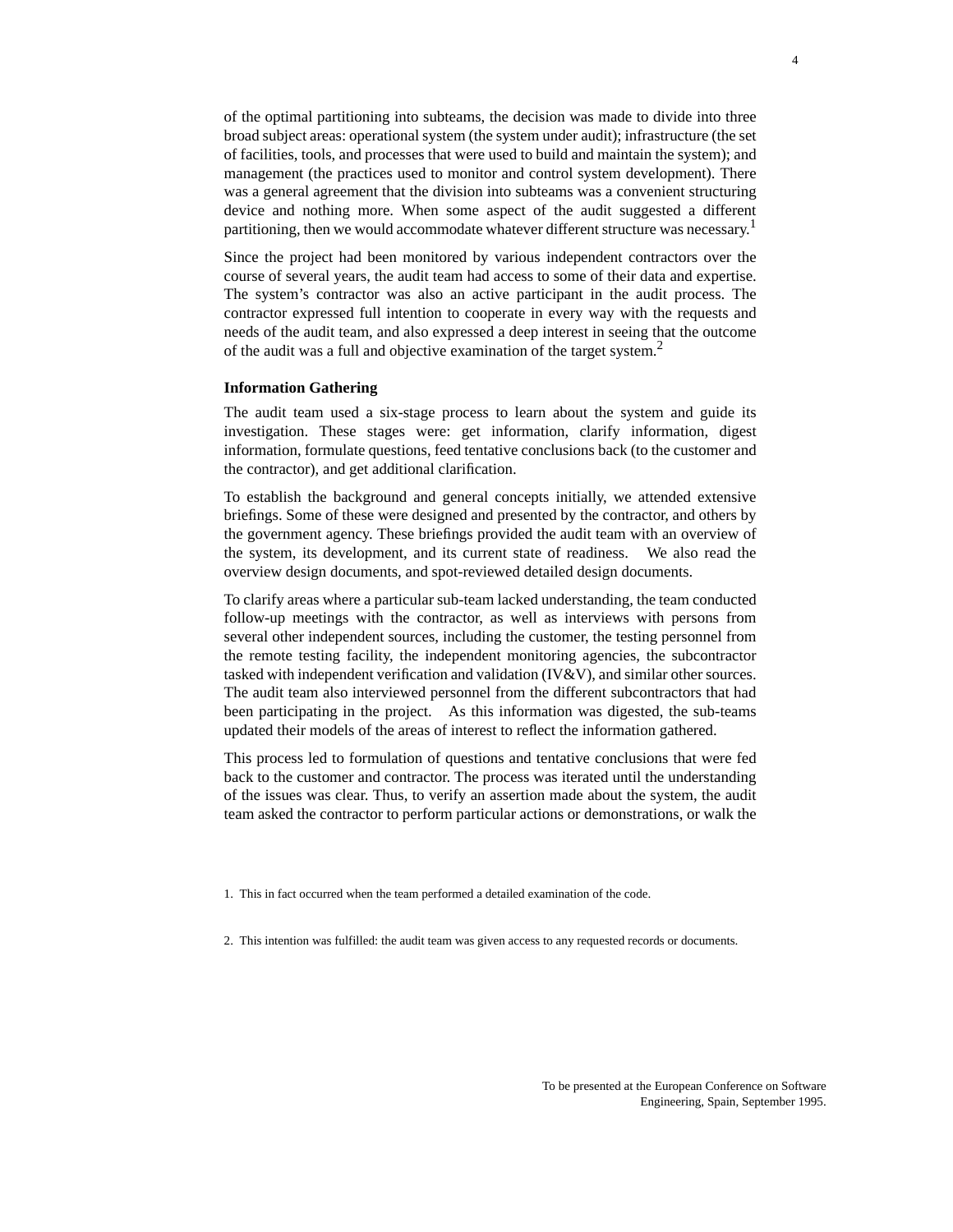team in detail through a particular topic. The response to such a request was sometimes a prepared briefing or demonstration, sometimes a one- or two-day technical interchange between auditors and contractor personnel, and sometimes a day-long work session of team members and programmers huddled together over a workstation.

In some sub-teams, outside experts were consulted. This activity helped the team clear up remaining issues, gain perspective, and focus on where further information was needed.

It was not possible to learn all of the details, or read all of the documents, relevant to a particular topic. Some documents, such as the architectural overview documents, were available immediately; others became visible early in the audit; and still others became visible in answer to specific detailed questions.

#### **Logistics and Mechanics**

The team worked on a full-time basis throughout the three months. During the early phases of the audit the work tended to take the form of plenary meetings, often for briefings from the contractor or from other parties. During the later phases of the audit, most of the intensive work was conducted in subteam meetings. For the work of the subteams, there were always at least two persons conversant on any particular technical or programmatic issue under consideration. To prepare the final report, the team again met in full plenary sessions.

The findings of the audit were always the product of team consensus. Where differences of opinion were present, there was full debate on every point. This was often a painful and time-consuming process, but ultimately we found this to be a worthwhile (and perhaps necessary) aspect of the audit process.

# **3 Description of the Audit**

In performing the audit, our point of departure was the three subteams (System, Infrastructure, and Management). The system subteam considered the operational system itself; the infrastructure subteam considered all supporting material used to build, test, and maintain the system; the management subteam considered all elements and activities that governed the creation of the system and its infrastructure. The following are the areas considered.

The system was examined with respect to

- **•** documentation
- **•** code quality
- **•** performance
- **•** fault tolerance
- **•** system maintainability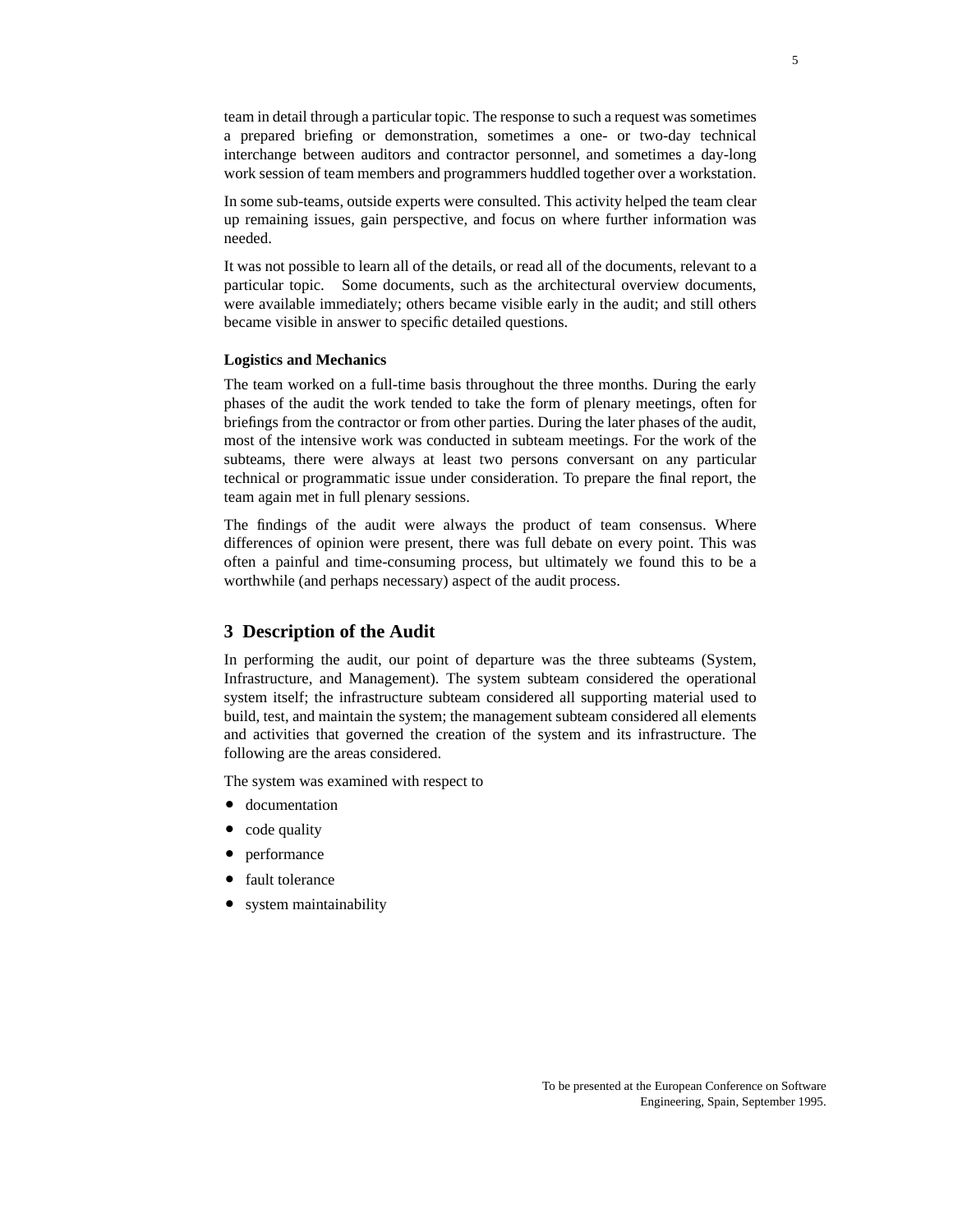The infrastructure was examined with respect to

- the development and maintenance environments
- **•** configuration management

Management was considered with respect to

- **•** problem trouble reports (PTRs)
- **•** quality of process definitions and management

The audit of the system occupied the greatest amount of time, and those results occupied the largest part of the final audit report.

In this section, we provide a summary of the major issues that arose in performing the audit. Note that in this paper we are not providing the results of the audit, but rather the issues that arose while conducting it.

#### **3.1 Code Quality of the System**

In assessing the code of a large and complex system, there are several issues that are pertinent. The first issue concerns coverage of the audit: can the code be inspected in its entirety? And if not, what is the strategy for performing an audit that will provide a meaningful assessment of the code?

The code of the system approached one million lines, and given the schedule constraints we faced, it was impossible to fully examine all of it. The team therefore adopted a dual strategy. On one hand, we performed some investigations over the entire body of code. On the other we chose a few subsystems for close and deep examination. By mixing global searches with "slicing" the large system in this manner we were able to perform a reasonable code analysis, although in-depth analysis took place on a subset of the system.

A second key issue is that the code must be examined in the context of its requirements and design: does the code do what it is supposed to do? And does it do it in terms of the stated design? The former issue relates to verifying that the system's requirements have been met, while the latter has additional importance for the evolution and maintenance of the code.

In assessing the system with respect to this issue, the team took the stated requirements that applied to a randomly selected subsystem and traced those requirements through the design documents to the code modules. This identified those requirements that were met, those that were not, how they were met, how the actual code conformed to the stated design, and so forth. It also contributed to the audit of the documentation of the system, since this portion of the audit uncovered inconsistences both in style and substance between the requirements documents, the design documents, and the code.

A third issue for a code audit is that the code must be examined with respect to some objective measures of code quality: does the code follow sound software engineering practices? These practices are at both a relatively high level (e.g., Does the code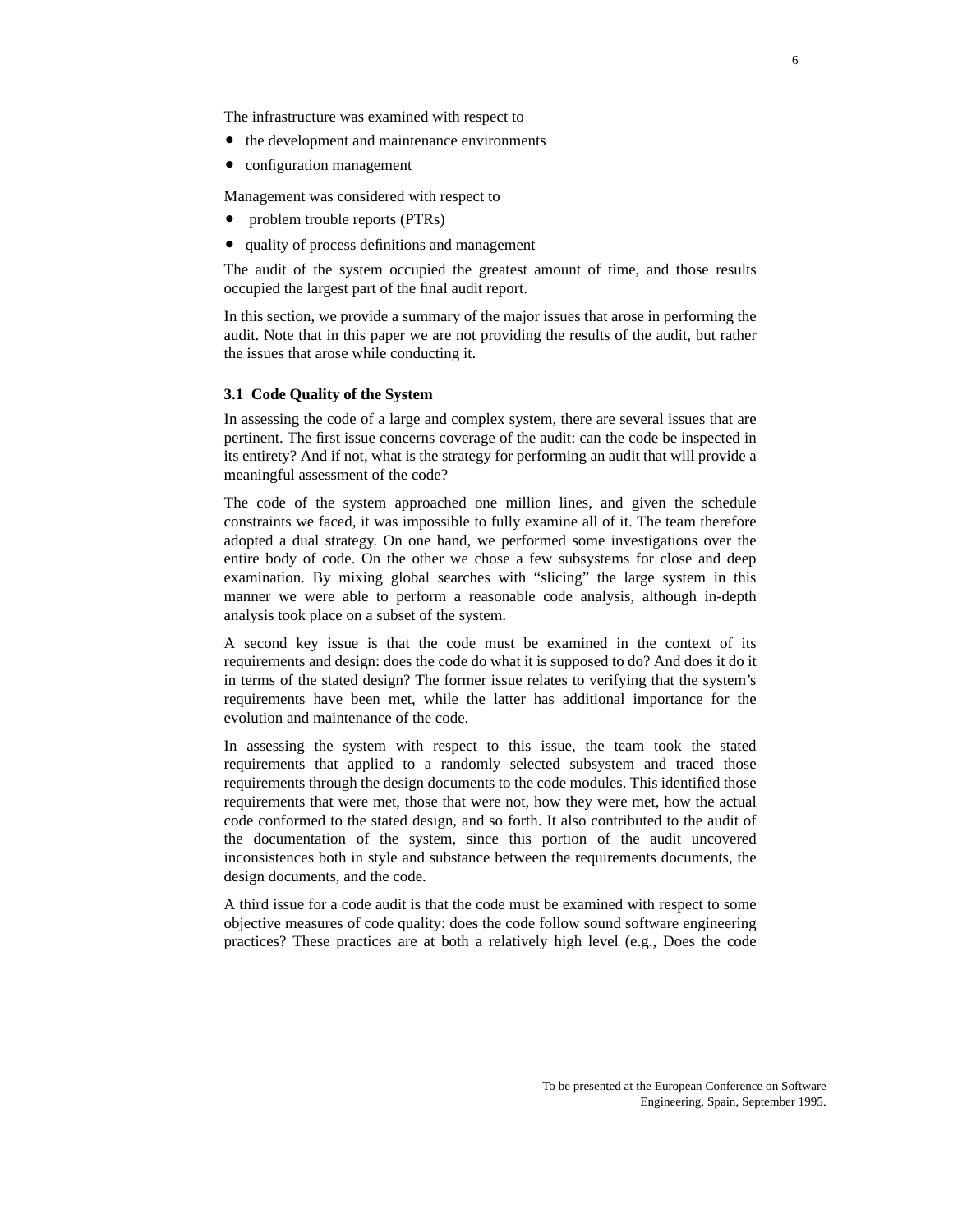exhibit a good degree of data abstraction?) and a relatively low level (e.g., Have the features of the target programming language been used properly and effectively?). One difficulty in this area is that there is often considerable disagreement about an objective measure of "sound practice" or "effective use." The results of an audit in this area are often a set of observations, and possibly qualitative assertions, rather than an assessment in any hard metric sense.

We therefore examined the code with respect to the aggregate software engineering experience of the audit team. The results of this examination produced a list of observations and assertions about coding practices on many levels: modularization, data abstraction, exception handling, naming conventions, and so forth.

Finally, a related but distinct issue to the previous one is that, presuming that some project-wide style guide and conventions exist, does the code adhere to them? This is a distinct issue inasmuch as the project style guide may embody some questionable practices. Thus, an audit should reveal information on: how the code is (or is not) well-engineered, whether the project style guide has been followed; and whether the style guide itself mandates sound engineering practices.

In this respect the audit team compared the code with the recommended practices and conventions found in the project style guide, and identified the discrepancies between it and the code. At the same time, the audit team evaluated the style guide itself against the team's shared experience in software engineering; this provided not only an assessment of the code's conformance, but also some recommendations concerning revision of the style guide itself.

#### **3.2 Performance of the System**

It is beyond the scope or capability of a small, short-lived audit team to verify that performance requirements are sufficient and have been successfully met. Instead, the audit team can assess the developer's treatment of performance during development, to try to establish whether or not sufficient attention has been paid and whether sound engineering practices have been followed. In order to assess these conditions, we addressed the following issues:

- **•** system requirements
- **•** system architecture and design
- **•** performance drivers
- **•** performance modeling activities
- **•** verification of performance requirements

#### **System Requirements**

The auditor must understand the system's requirements that affect performance. These include how performance requirements are partitioned onto different system components, the rationale for quantification of performance requirements, and whether performance requirements are critical to the system.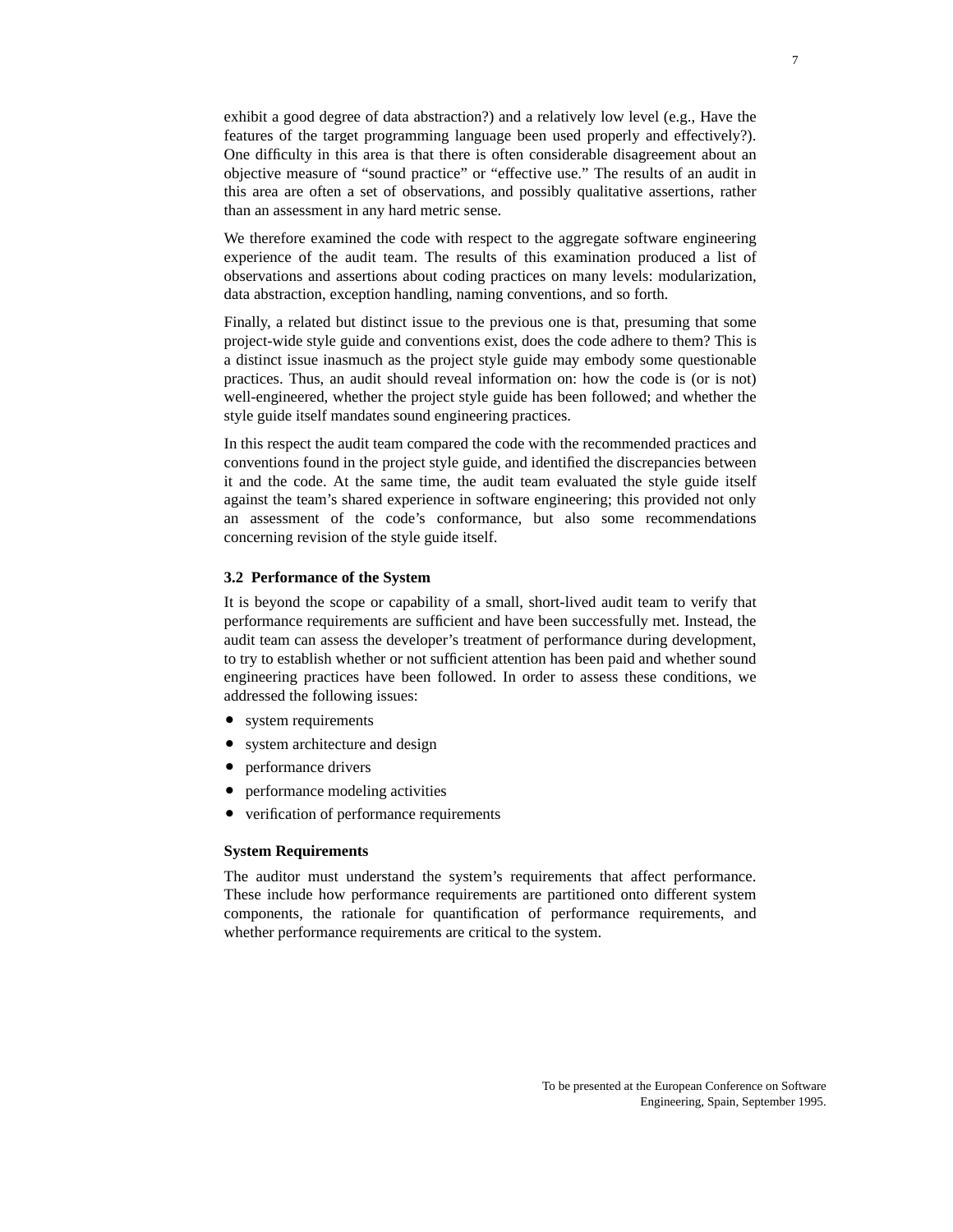#### **System Architecture and Design**

Most significant for an audit is the rationale for the system architecture and design, and the degree to which it has been thought out and evaluated. By a combination of detailed reading of documentation, interviews with designers, and analysis of code samples we were able to assess these aspects. To focus our analysis we posed a number of questions that we then sought to answer. High-level considerations included

- **•** To what degree has performance been a driver of the system architecture and design?
- How have performance considerations driven the system architecture and design?
- **•** Has any prototyping work been done to assess design alternatives that may affect performance?

At a lower design level, the following questions were considered:

- Is the system characterized by independent entities that may be scheduled, or is there a central model for scheduling of activities?
- Do the architecture and design include the use of priorities? If so, what are they and what is the rationale, and how is the problem of priority inversion handled?
- **•** How is the treatment of shared resources handled?
- Where appropriate, have recognized engineering methods (e.g., schedulability analysis) been applied?

## **Performance Drivers**

We considered the following performance drivers as most significant:

- **•** *Hardware*. One key question was the rationale for the selection of each hardware component. Other questions were how performance requirements may have influenced such decisions, and whether prototyping had been performed as part of the selection of hardware components.
- **•** *Compiler and runtime system*. The large body of work related to performance assessment of compilers and runtime systems often embodies benchmarks. Hence, the audit questioned the rationale for the choice of the compiler and runtime system, whether and which benchmarks were used, and whether prototyping had been done in the selection of the compiler and runtime system.
- **•** *Non-developed components.* This refers to hardware or software items that are part of the delivered system, but not developed by the contractor.<sup>1</sup> Examples of non-

8

<sup>1.</sup> Such components are often referred to as NDI (non-developed items). This term is more familiar in government acquisitions than commercial acquisitions. COTS (commercial off-the-shelf) is another familiar term.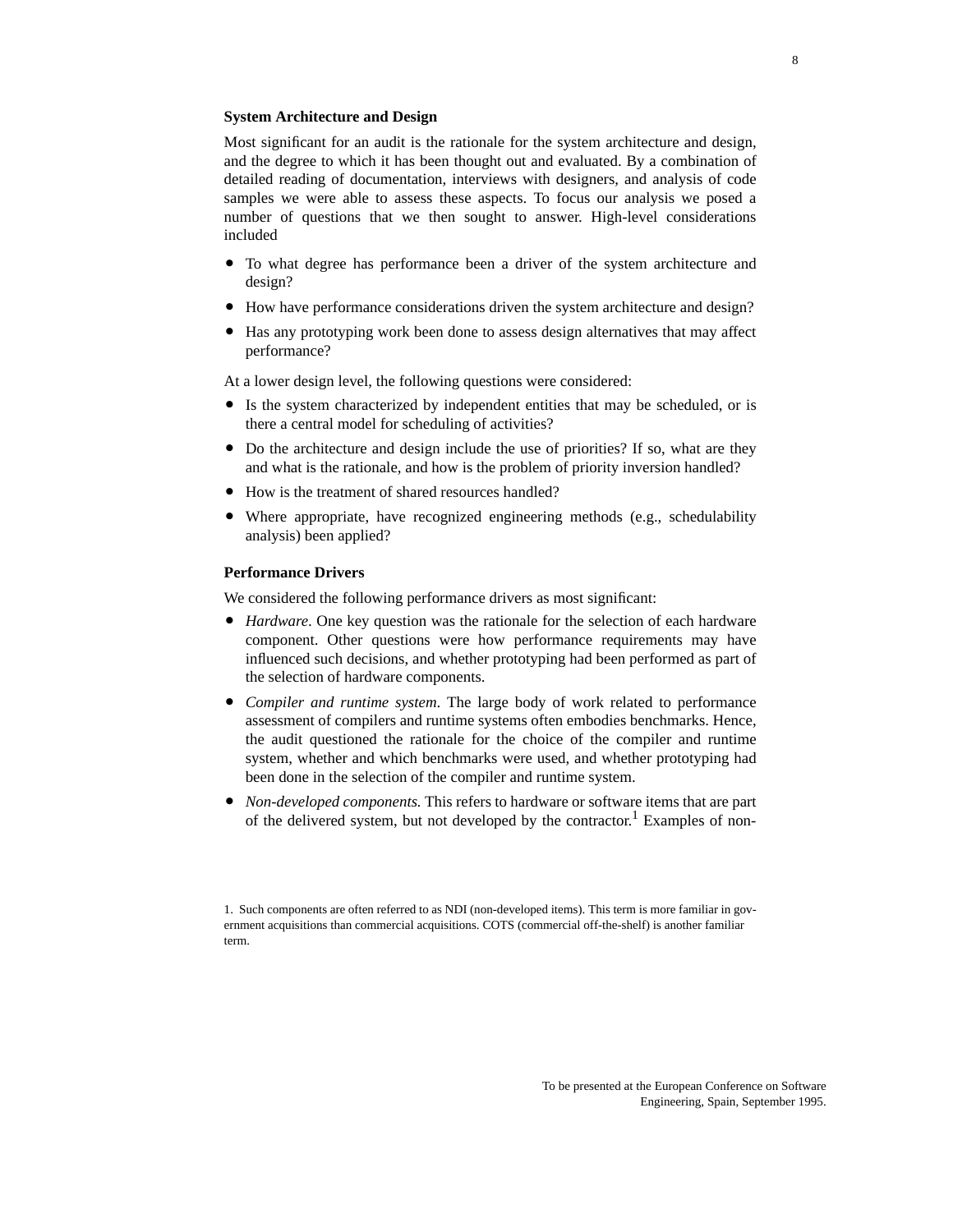developed components include databases, networking components, and implementations of interfaces that are based on standards. The key questions for NDI concerned whether management has specified that the system shall incorporate non-developed components and if so, whether processes and criteria exist for making such decisions and what verification procedures exist for such components.

**•** *Integration*. An integration perspective must evaluate a given performance driver in a particular context. For example, the assessment of the compiler and runtime system are done in a hardware context. So the question asked was why were this compiler *and* this hardware platform chosen?

#### **Performance Modeling Activities**

Analytic methods represent one form of modeling activity that may be applied to assess system performance issues; some widely-used techniques in this area include *schedulability analysis* and simulation. These techniques may be particularly useful in considering proposed system modifications. The issues we considered included

- **•** What aspects have been modeled and what was the rationale?
- **•** How many of the performance requirements have been included in the model?
- **•** If a quantitative modeling approach was used, how robust is the model (i.e., how believable are the input parameters) and what level of detail has been included in the model?
- How are the results of the modeling used? For example, are they used to influence the design or implementation?

#### **Analysis of System Performance With Respect to Requirements**

Validation that system performance requirements are being met is achieved through testing (unit, integration, or system). In our audit we considered whether there was a sufficient test for each performance requirement, what testing mechanism were used for each performance requirement, how the performance requirements were found to be satisfied, and whether test generators were used to help generate tests and verify results (especially important in large systems).

### **3.3 Fault Tolerance**

One of the most intrusive requirements of the system was fault tolerance. The availability required was regarded to be so restrictive that conventional hot-standby approaches would not work, since there was the possibility of common mode failures, and a likelihood of overloading the network with communications messages during fault recovery. Hence, a standby data management approach was taken, since this was the most likely way to achieve the desired availability. The audit team assessed the developer's approach to fault tolerance from architecture through implementation and testing to try to judge whether or not they would be successful in meeting their very stringent requirements.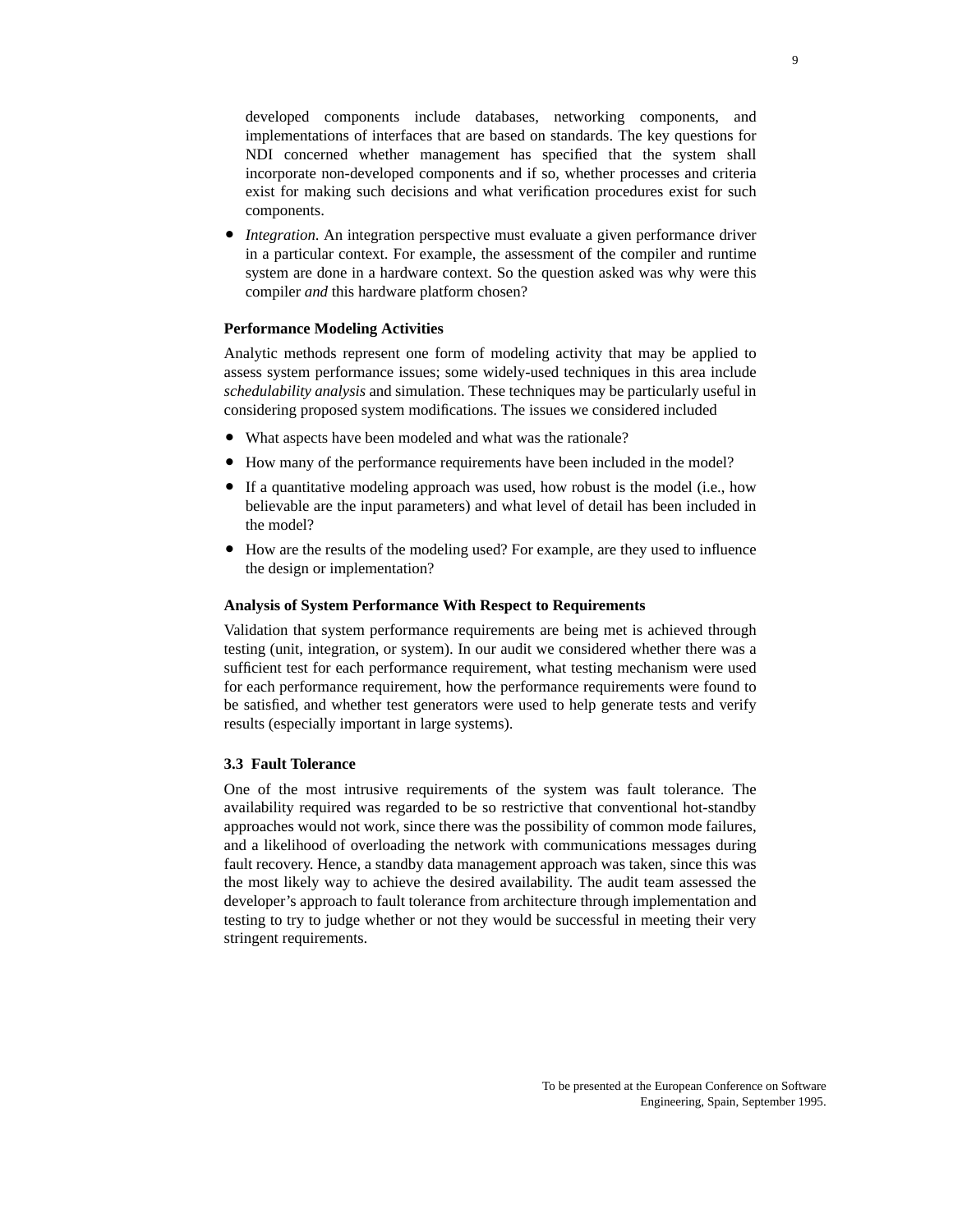The documents that were used as the basis for the investigation are listed below.

- engineering analysis documents written early in the contract to provide rationale that the system would satisfy the high availability requirements. These included documents describing experiments and analysis of the results of these experiments to demonstrate that the design approaches were sufficiently robust to meet the required availability. Too many studies had been produced to enable us to read them all, and therefore spot checking of a few studies was carried out.
- **•** architectural documents and published papers explaining the hardware and software architectures, and the protocols used to achieve high availability. These formed the basis for the fault tolerance in the system; however, many of the important details were missing. These formed the basis for the initial understanding of the system (and follow-up questions).
- **•** descriptions of the architecture of the fault tolerant operating system processes. This included a number of templates for various types of fault tolerant processes, state-machine like definitions of how the processing should be accomplished, and the message types and interfaces involved. Each application program had to conform to one of the design templates, depending on its characteristics.
- **•** descriptions of the interfaces provided by the infrastructure to provide the services required for fault tolerance. These documents were quite lengthy, and were spot checked.
- various white papers written justifying specific design decisions and parameters, and describing the rationale for these decisions. These white papers were usually given to us in response to questions as they arose. The fact that the analysis had been done increased our confidence in the capabilities, and the documents were spot checked also.
- **•** software code listings, and the results of static analysis of the code produced by independent contractors. Some code was inspected by team members, and the contractors walked team member through other parts of the code. The goal of the walkthroughs was to check conformance to the design templates.

At the completion of the process, the fault tolerance issues were organized into categories addressing the fault-tolerant infrastructure of the system, the fault-tolerant services made available to applications, the design and use of fault-tolerance templates, and the appropriate use of the fault-tolerant services by the applications. A list of outstanding risks with the fault-tolerance mechanisms was also developed.

#### **3.4 Maintainability of the System**

Years of empirical data have established that in large, long-lived, software-intensive systems, as much as 80% of the overall life-cycle cost can accrue *after* initial deployment (e.g., [4]), and the system we were auditing promised to fall squarely into this class. Therefore, it was important to address the ability of the system to accommodate change and evolution.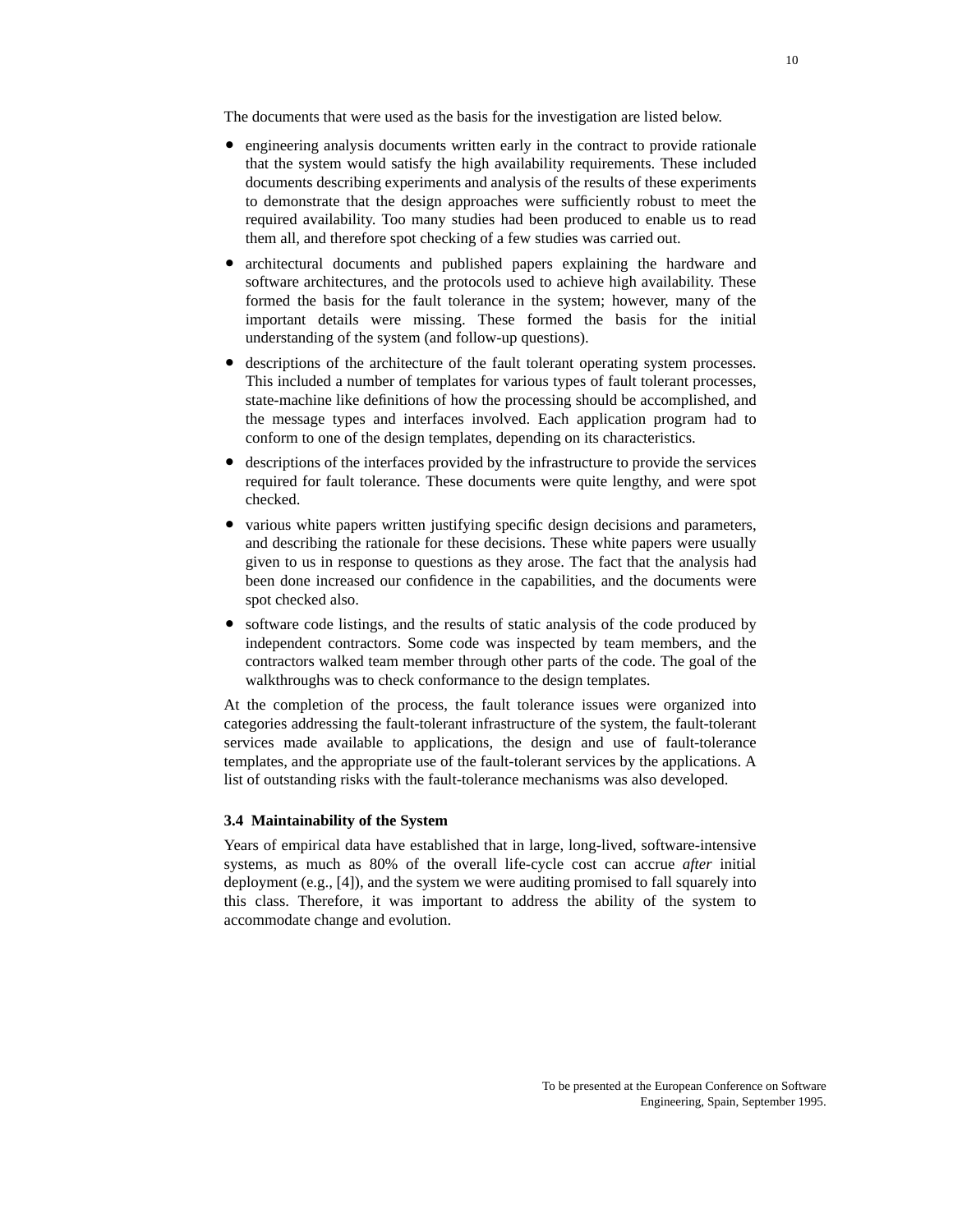We assessed maintainability by investigating several areas, including

- **•** documentation, through which a maintainer learns which parts of the system are (and are not) affected by a proposed modification
- architecture and high-level design, which embody the major design decisions
- **•** low-level design (e.g., code modularization strategy), which embodies the majority of the encapsulation and information-hiding decisions
- **•** implementation, which determines how well the promises made by the documentation are kept, and how well the policies dictated by the design are followed

Maintainability is also a function of the appropriateness of the maintenance environment, which we addressed elsewhere in our audit (see Section 3.5).

Rather than just try to assign a scalar maintainability metric, which in our opinion is without operational meaning, we assessed maintainability in the context of likely lifecycle evolution scenarios. Our audit procedure took into account the domain-specific, project-specific, and organization-specific aspects of maintainability. It proceeded as follows:

- **•** We enumerated the quality attributes that were important to achieve and maintain. In our example, these included ultra-high availability (accomplished by a sophisticated distributed, fault-tolerant design and implementation scheme), performance, and the ability to extract a functionally useful subset from the system in order to accommodate a contingency plan to field a scaled-down version of the system.
- We enumerated a set of change classes likely to occur to the system over its lifetime. These change classes may come from anticipated requirements for this system, or domain knowledge about changes made to legacy systems of the same genre. The system under audit was an embedded, real-time, reactive, user-in-theloop, safety-critical system operating at the edge of its performance envelope. Systems of this genre typically undergo the following classes of change:
	- **-** replacement of hardware: computers, display devices, networks, input devices, etc.
	- **-** replacement of system-level software: operating system or network controller upgrades, new compiler releases, etc.
	- **-** incorporation of third-party components: a commercial display driver, employing elements of a reuse library, etc.
	- **-** changing the so-called "quality attribute" requirements: performance, availability, safety, security, etc.
	- **-** adding, deleting, or changing functionality: changing the display symbology, the input language, the layout and/or contents of a display, adding new information to a display, etc.
	- **-** making the system interoperable with new systems in its environment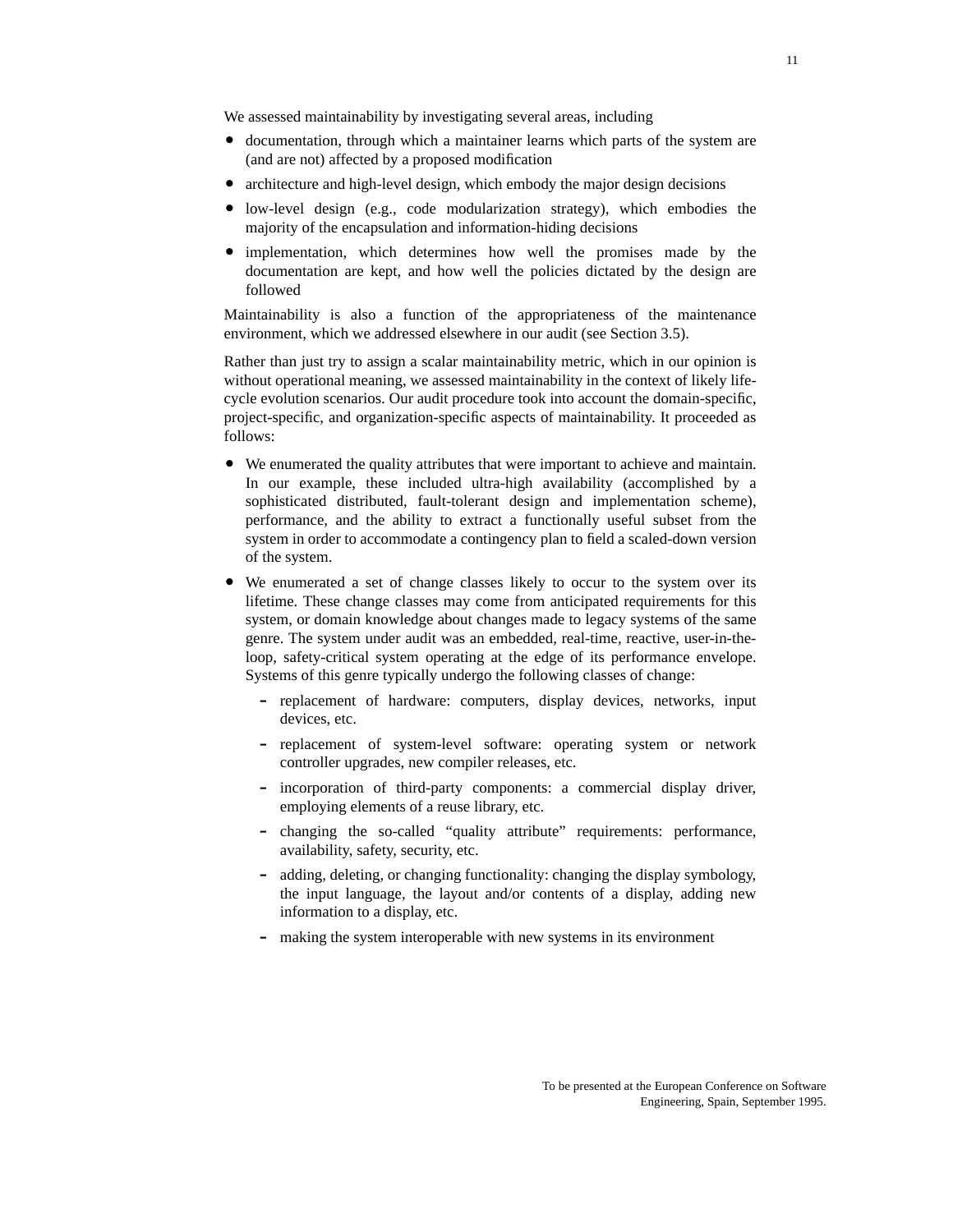- **•** We made sure that our list of change classes covered each of the quality attributes listed above (e.g., increase the system's availability requirement), as well as covering the system at the architectural level (i.e., affect its highest-level components), the module level, and the code level. $<sup>1</sup>$ </sup>
- **•** For each change class, we defined a specific instance of the change as a *change scenario*. For instance, to test the system's ability to accommodate increased performance, we posited a 50% increase in the maximum number of inputs the system was required to monitor.
- **•** For each change scenario, we conducted a *change exercise*, in which the developers were asked to accommodate the change by showing us all components (from architecture-level components, to design-level modules, to low-level code modules) and documentation that would be affected by the change. The result was a set of *active design reviews* [5] in which the participants were pro-active, each in his or her own area.

The purpose of the change scenarios was to assess the system design against likely, rather than arbitrary, changes. During each exercise, we investigated the process to implement each change, and viewed and catalogued the code and documentation that was or would have been produced, accessed, or modified as a result of the change. During some of the exercises, we actually made code changes; for others, the developer had anticipated us by preparing working prototypes with the change installed.

The result of the change exercises was a set of high-confidence metrics, one per class of change, with which project management could project the cost of performing specific maintenance operations to the system.

Finally, since all changes cannot be anticipated, we assessed whether or not generallyaccepted software engineering standards had been followed which, in the past, have resulted in systems that were straightforwardly modified with respect to normal lifecycle evolutionary pressures. One aspect of this "unguided" part of the investigation is to inquire after the design rationale to see what information was encapsulated in each component, whether at the system-level, module-level, or package level. This encapsulation implies a set of changes that the designers had in mind, explicitly or implicitly, against which the resulting system is insulated. This step includes the use of standard code quality metrics, as well as traditional documentation inspection and quality assessments.

1. For some systems, there may be no distinction between highest-level components and modules, or between modules and code units.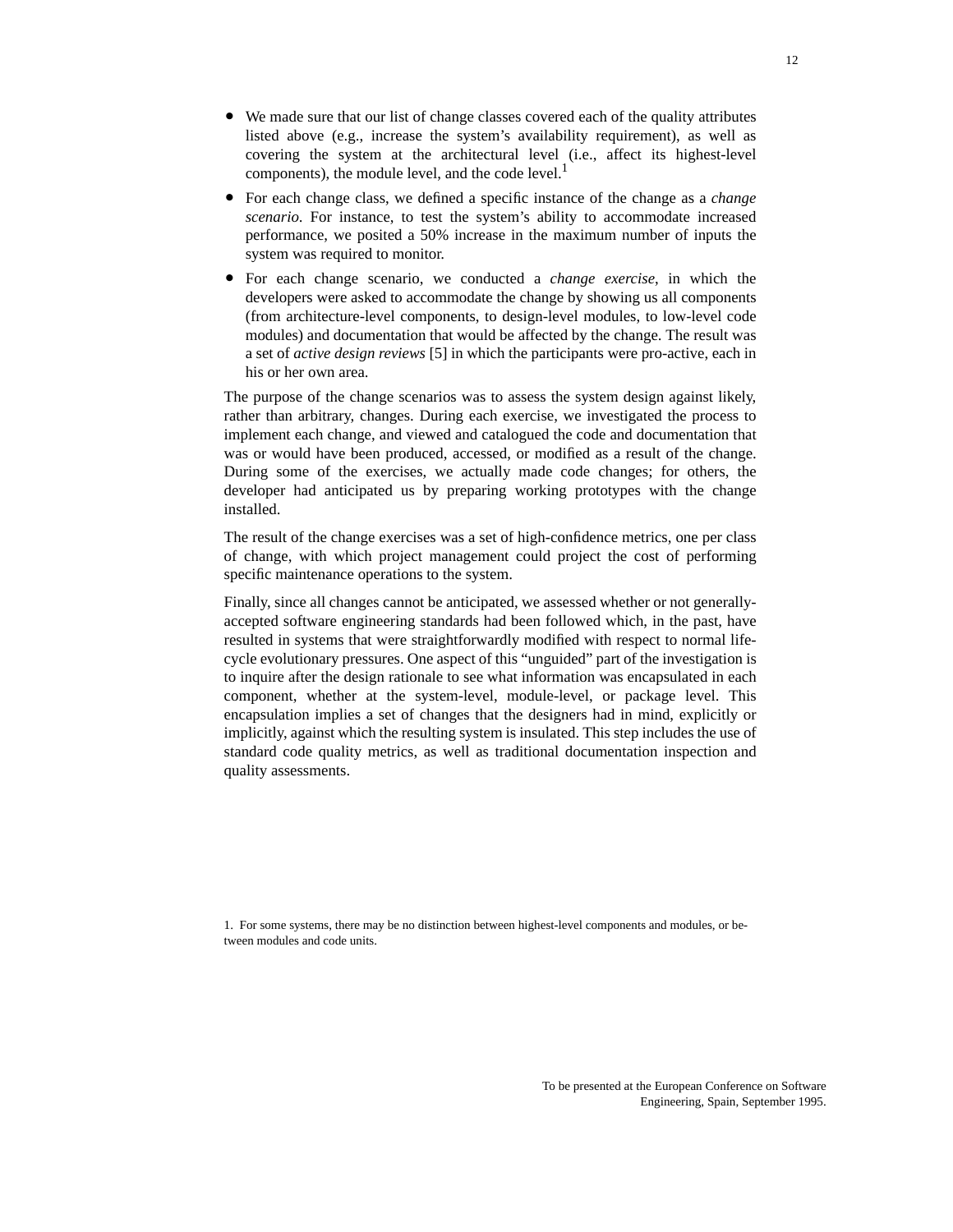#### **3.5 Development and Maintenance Environments**

Existing approaches to evaluating software development and maintenance environments fall into one of two categories: a technology-oriented view that concentrates on the selection of individual computer-aided software engineering (CASE) tools; and a more process-oriented view that concentrates on assessing the practices used during development and maintenance. We incorporated both of these views in our approach, since we believe that tools, techniques, and processes should not be considered in isolation. Rather, our notion of an "environment" is the combination of all three, each providing context for the others. From this, it follows that an assessment of an environment must also take this view: an assessment must consider tools, techniques, and processes as a whole, and not as separable factors to be evaluated.

We also found it essential to concentrate attention on how the development and maintenance environments specifically apply to the current system being maintained. In particular, this attention included examining the goals of the organization that developed, is maintaining, and is using the system in question. These considerations led us to assess the software development and maintenance environments by performing the following analyses:

- **•** comparing the development and maintenance environments
- **•** evaluating the plan for transition of responsibility from development to maintenance
- **•** assessing the key maintenance practices
- **•** examining the organization's maintenance of other systems

#### **Comparing the Development and Maintenance Environments**

The development environment leaves a legacy of documents, data, and knowledge concerning the system that must be brought forward into maintenance. The accessibility of these artifacts are strongly impacted by the environment through which they came into being; to the extent that the maintenance environment is similar or different, the use of those artifacts will either be facilitated, constrained, or impossible. We therefore compared the two environments by focussing on four key questions:

- **•** When is the maintenance environment instantiated?
- **•** Is the tool makeup consistent between the development and maintenance environments?
- Aside from consistency, what is the intrinsic quality of the tools?
- **•** Is the maintenance environment documentation adequate for the maintenance personnel to carry out their task?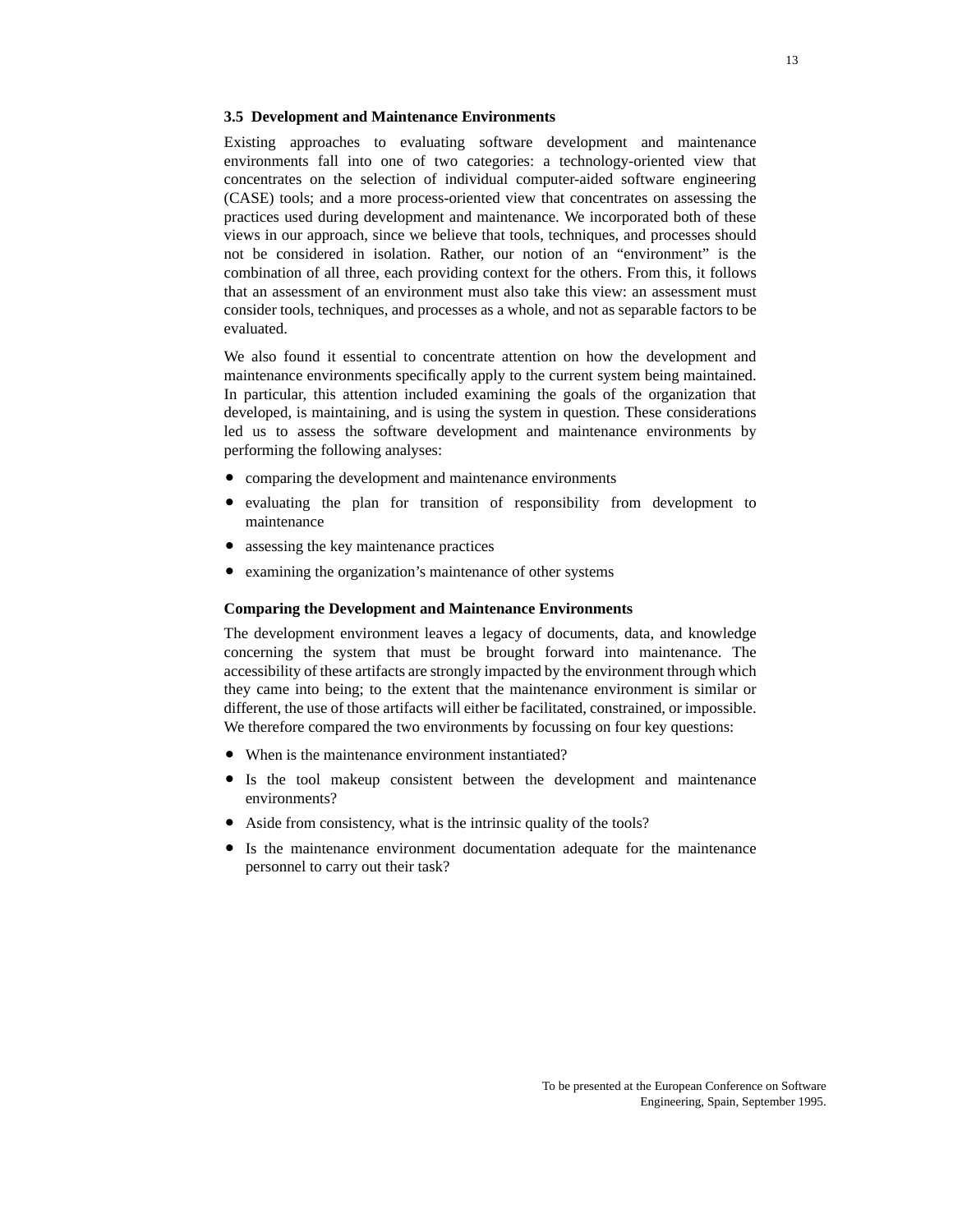#### **Evaluating the Plan for Transition of Responsibility**

For many projects, the development and maintenance organizations are entirely separate. This may be due to the fact that different organizations have been contracted for development and maintenance aspects of the system, or that a single organization is internally structured with separate development and maintenance divisions. In either case, it is inevitable that much valuable information about the system will be lost in transitioning the system from development to maintenance.

To aid transition from development to maintenance, a number of key documents need to be in place, up-to-date, and of high quality. We considered the following documents to be essential:

- a high-level overview of the architecture of the system that establishes the major design requirements for the system, the implementation choices made to meet those requirements, and the typical operation of the system
- **•** a detailed transition plan for moving the system to maintenance that defines the tools, techniques, and practices to be used in maintenance, the responsibilities and expectations of all participants, and so on

#### **Assessing the Key Maintenance Practices**

The key practices that take place during maintenance parallel the key practices that occur during development. But while most software projects consider these as critical aspects of the development phases, they are often severely neglected when establishing the maintenance environment. We examined a number of key maintenance practices to ensure that the practices were well-defined, adequately documented, and had been agreed to by all relevant organizations. The key process areas that we examined included the code inspection processes, the code bug-fix process, the integration test process, the system build and release practices, and the system change request procedures.

#### **Examining Maintenance of Other Systems**

Most organizations simultaneously maintain many large systems. Hence, the maintenance of one large system cannot be considered in isolation; many decisions must take a wider picture of maintenance that provides consistent maintenance practices across the organization as a whole. Of these decisions, we considered four to be paramount.

First, since the system may interface with a number of existing or planned future systems, many decisions (e.g., system interfaces) may have been fixed. This provides substantial design challenges during maintenance. For example, the system we examined interfaced to a wide range of systems constructed over a 25-year period. The continued correct operation of these systems was paramount in any proposed enhancements to the target system.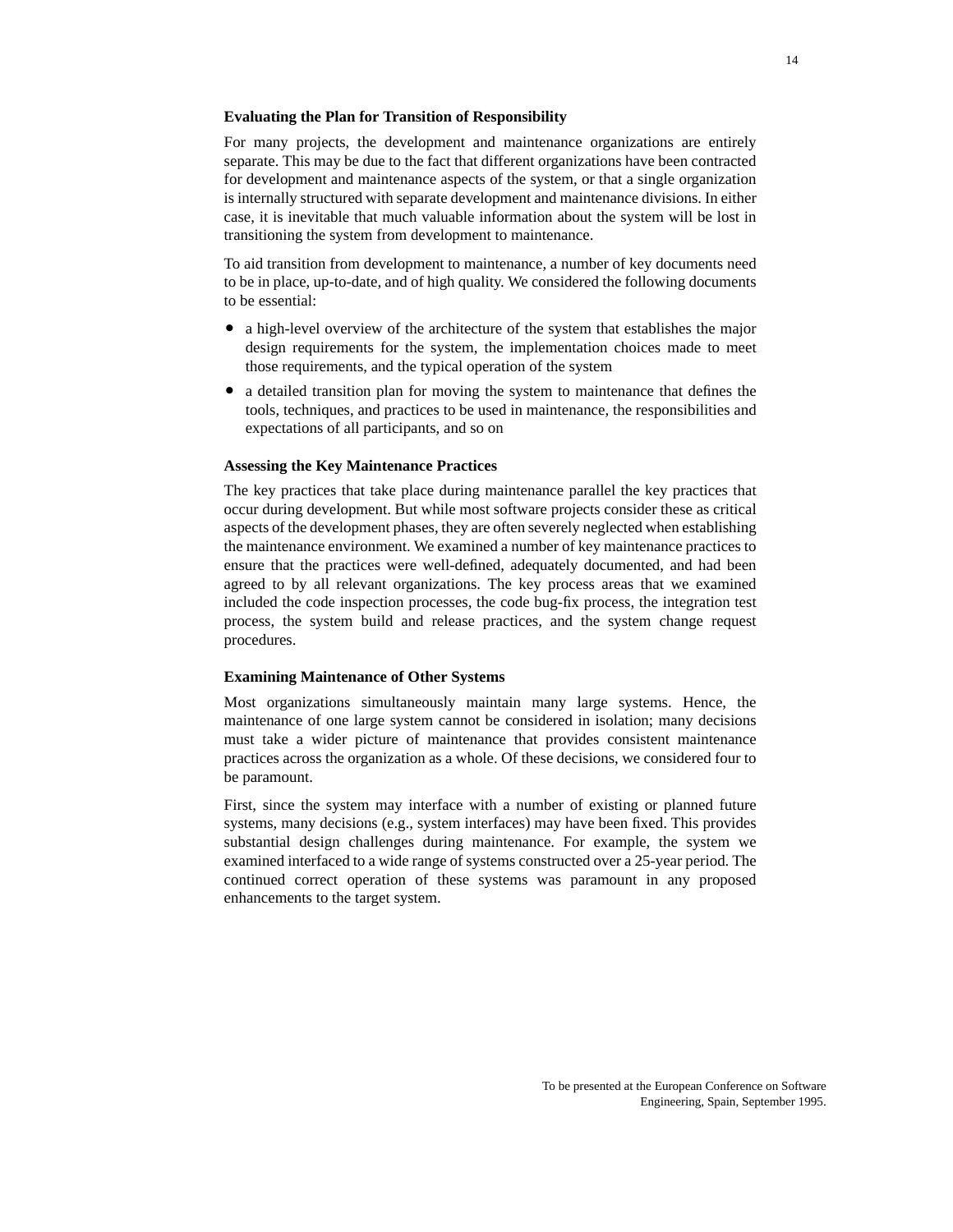Second, maintenance engineers have an existing technology base for maintaining systems. The maintenance environment for a new system must harmonize with this existing environment. We examined the planned maintenance environment in the context of the existing maintenance activities of the organization.

Third, the recent climate of systems development toward the use of commercial offthe-shelf (COTS) components provides significant maintenance challenges: large parts of the system are maintained by COTS vendors, access to detailed information on the operation of COTS software is often severely limited, new releases of COTS software occur at the choice of the vendor, and tracing errors can be problematic in systems that include COTS components. In our study we paid particular attention to maintenance activities for COTS components of the system, and examined contingency plans for events such as new releases of COTS software, tracing bugs in COTS software, and actions to be taken if the COTS vendor went out of business.

Fourth, maintenance is required not just for the operational system, but also for all of the software needed for development, testing, maintenance, and release. In comparison with the operational software, the support software in most large systems can be more extensive, in multiple languages, and poorly documented. We attempted to ascertain which support software was essential to the ongoing operation and maintenance of the system (e.g., database systems for data entry and manipulation, assembler code for network support, test scripts written in a high-level scripting language), and to ensure plans were in place to maintain and evolve the information needed to maintain them. This included maintaining large amounts of documentation, data (e.g., test data), and administrative information on support system configurations using during development.

#### **3.6 Documentation**

During any large software project there will be a large amount of documentation generated. This is particularly true in projects such as the one discussed in this paper that take place using a variant of the Department of Defense standard development approach, Mil-Std-2167A. In this approach there are a number of points at which detailed documentation is produced that is used as the basis for project reviews.

As part of the audit we spent considerable time examining this and other documentation. Initially, we examined the documentation in order that we ourselves could obtain an understanding of the system. Later our examination was based on the quality of that documentation as it applied to

- others interested in finding out about the system
- **•** software developers as they sought guidance on technical questions concerning how to implement parts of the system
- **•** system maintainers as they attempted to fix and evolve the system
- end users as they tried to operate the system in the field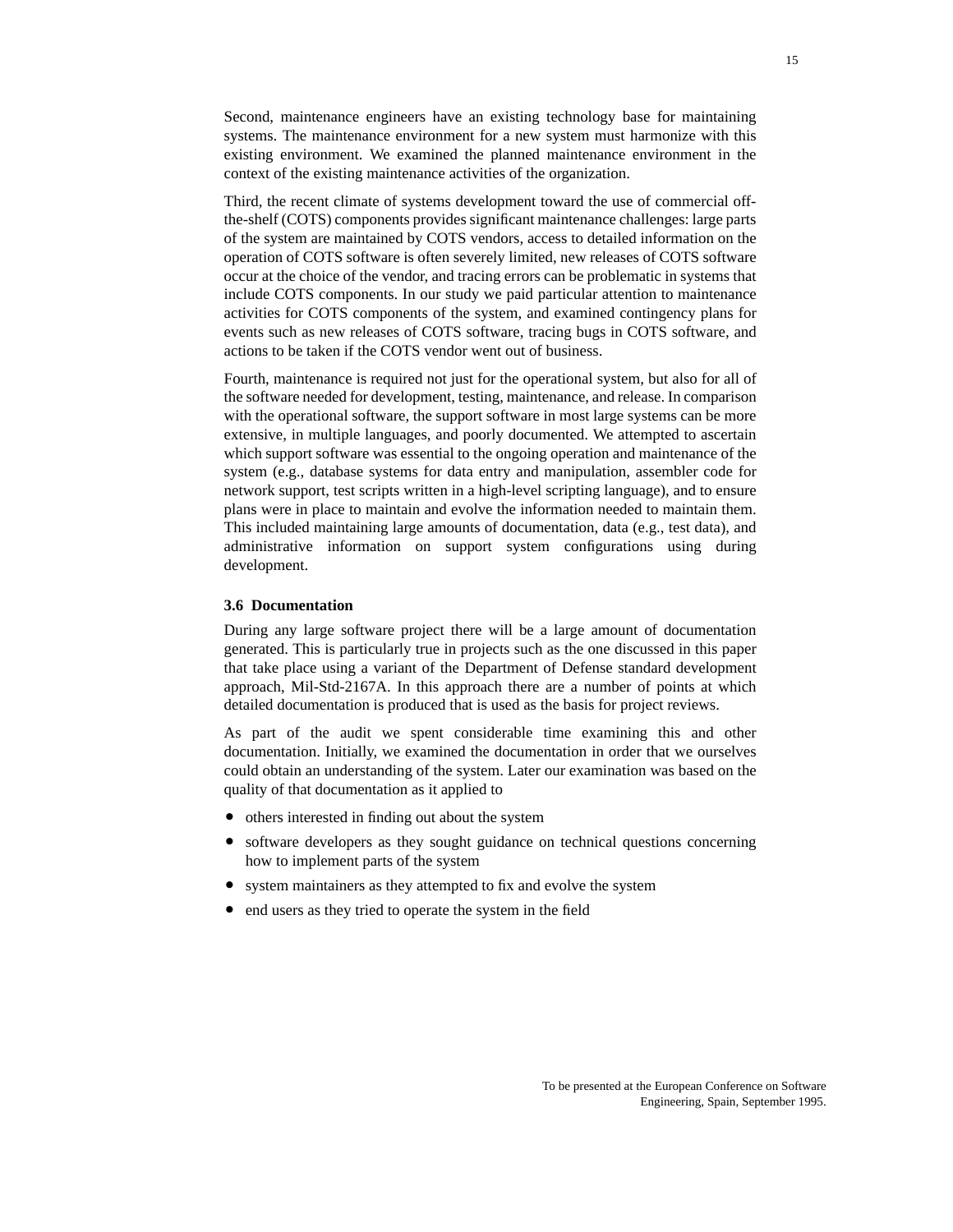For each of these classes of users there are clearly different sets of documents that are of interest, and different document qualities that are of importance. Hence, we attempted to consider the major needs of each of these users and to consider whether the documentation was adequate for those needs.

Additionally, we considered some generic qualities of the documentation that we believe are fundamental to good software engineering practice. Namely, that the documentation be well-written, comprehensive, internally and mutually consistent, and readily accessible. To do this we carried out a number of simple analyses based on realistic scenarios. For example, we selected a number of requirements, tried to find where they were documented, attempted to trace these requirements to documents containing the key design decisions that they influenced, and eventually to pieces of code that implemented them. Such scenarios proved very valuable in revealing whether the documents could be easily navigated, contained accurate information, and captured the information that is needed by practicing software engineers.

#### **3.7 PTR Analysis**

Problem Trouble Reports (PTRs) give valuable insight into both the software product and the ongoing software process. In the case of the software product, the problem discovery rates and the problem fix rates give some indication of product volatility and how close the product is to completion. In the case of the software process, the management and control of problem handling is one indication of the overall level of management and control of the entire software process. The PTR process is appealing as an indicator for a software audit because it is discrete and easily analyzed within a well-defined time frame.

Problems are not restricted to "bugs" in the program under construction, but are defined more broadly. PTRs are initiated for performance enhancements, or to accommodate external changes (e.g., in the system's operating environment). They are also opened to report bugs in support software or commercially available software, or to report documentation errors. In the audit conducted by our team, the PTR database contained more than 25,000 records with each record containing over 200 fields of information.

During the course of the audit, the software audit team conducted the following activities:

- interviewed members of the problem management group
- **•** reviewed PTR process documents and the PTR model
- **•** reviewed PTR status reports and graphs
- **•** sat in on a PTR Review Board (PRB) meeting
- **•** reviewed a random sample of individual PTRs

The purpose of the initial interviews with the problem management group was to gather information about the definition of PTRs and to gain an understanding of the overall PTR process, including the life cycle of a PTR. Along with initial interviews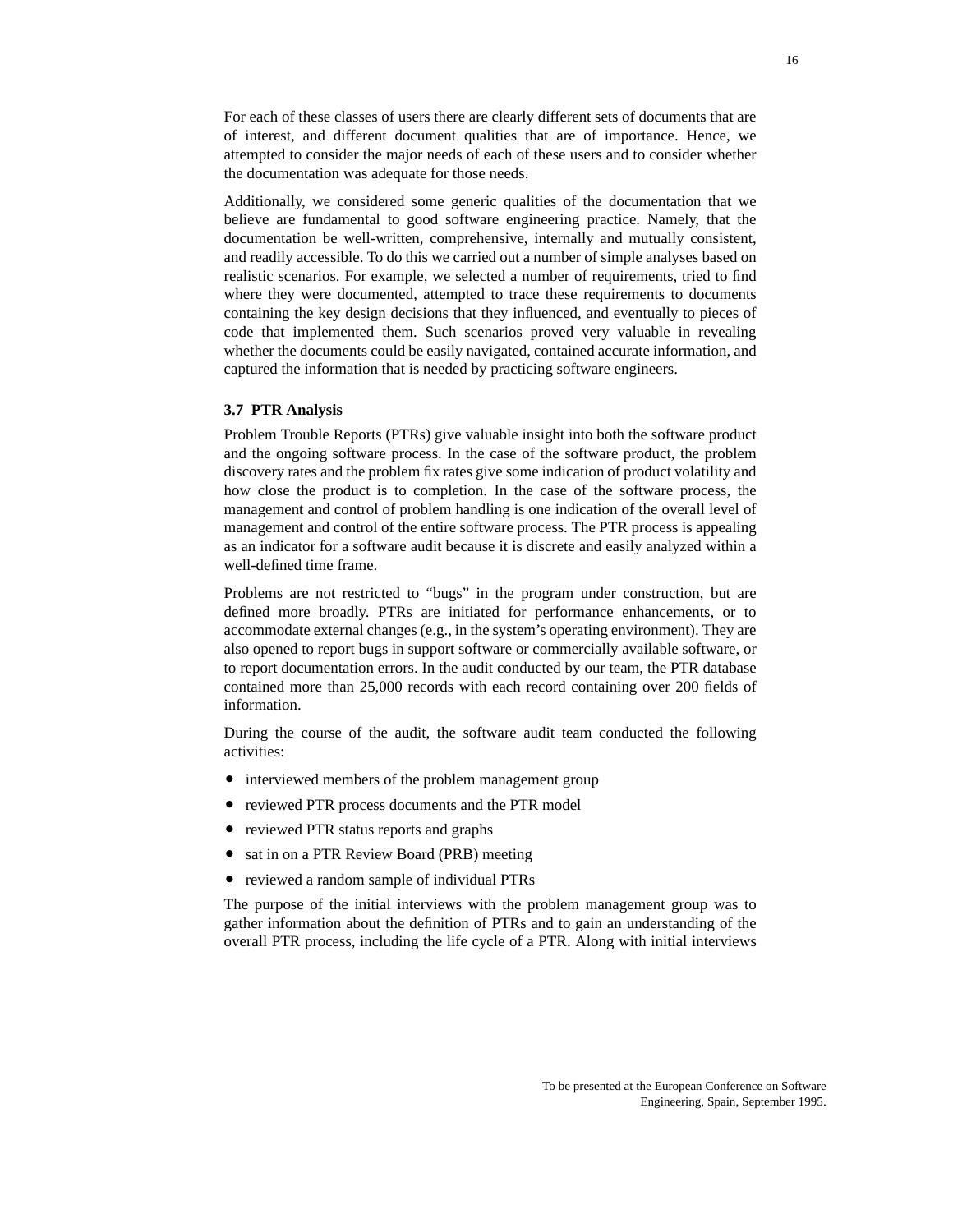came documentation of the process that could then be studied off-line. Later we met with this group again when we were in a position to ask more probing questions. We also studied status reports and graphs of PTRs over a several year period showing various metrics including the discovery and closure rates broken down by types of problem, type of module, and severity of problem. We examined the mathematical model for predicting PTR activity based on historical data and life cycle stage.

The PTR Review Board is a group that reviews incoming PTRs and assigns them to be fixed by a certain group by a certain time. By sitting in on a regular meeting, an audit team is less likely to be manipulated by selective information disclosure. In our case we attempted to sit quietly to the side while the meeting was conducted in the usual manner. Finally, we inspected a random sample of actual PTR records in order to discover the integrity, consistency, and completeness of the database.

Among the questions that can be answered during a software audit by a study of PTRs and the PTR process are the following:

- Is sufficient information collected on each PTR, including its status, its history, and its criticality?
- **•** Is the change management process well documented?
- Are the documented change management procedures followed?
- Does the PTR model accurately predict the PTR discovery and fix rates?
- **•** Are PTRs entered during the analysis, design, and implementation stages or only during integration and testing?
- Are the fields in the database complete and consistent so that they produce accurate reports?
- Are PTR reports produced at regular intervals and analyzed consistently based on consistent definitions?
- **•** Is management using PTR data to find the root causes of problems and to identify parts of the software and parts of the organization that are causing high error rates?
- **•** Is number of outstanding PTRs decreasing or increasing?

It is important to understand that PTRs must be viewed in the context of the current stage of the life cycle. It is normal for PTRs to increase during integration and test. However a sure sign of trouble is when PTR levels stay the same or increase over long periods of time. This is one indication of volatility in requirements. The PTR model used by the contractor in our audit projected that a mere 7% addition of new code from one build to the next would preclude any diminution in the number of outstanding PTRs over time.

#### **3.8 Management Issues**

Although the audit focused primarily on the current technical software product, the technical issues often led back to management issues. Deficiencies in the product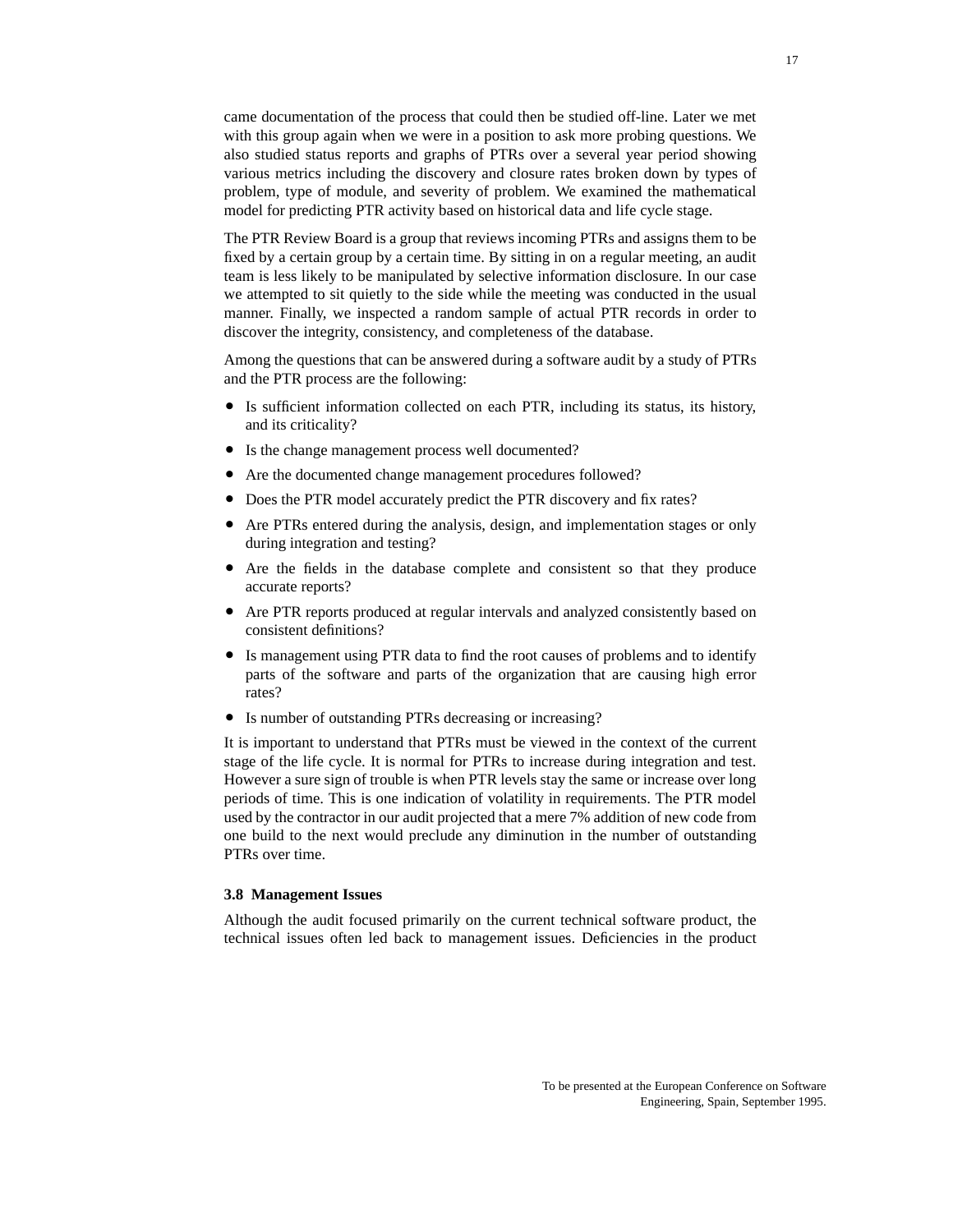provided inferences of a chaotic management process on the side of both the government and the contractor. Our approach was a departure from other approaches, which tend to focus exclusively on either the product or the process. By using product deficiencies to point to process and management issues, our conclusions had an empirical grounding, and provided a balance between product and process.

Product-oriented audit investigations revealed major problems in areas of code quality and documentation. The lack of quality in the product led us to investigate how well processes had been defined and management-level enforcement of these defined processes in areas such as code inspections, system testing, and software quality assurance. Some of these processes had been defined, but their sustained use appeared to have been inconsistent.

In particular, our audit of management practices and procedures of the contractor addressed the following areas of concern:

- **•** Was there a significant attempt to learn from the past through root cause analysis of problems? A symptom of a problem in this area was code that had been developed with errors that should have been caught at earlier stages of development.
- **•** Did the contractor manage shifting requirements effectively? Were requirements changes accepted without sufficient analysis for cost, schedule, and impact on the rest of the system?
- **•** Did management tend to rely on a small group of experts, as opposed to a stable, strong process? If the latter, is it championed by a strong leader?
- **•** Overall, was quality or expediency the more highly valued goal? What are the developer's quality improvement and quality assurance plans and processes?
- **•** Were problems ever addressed frankly by the contractor management in the months before the audit, when trouble was brewing? This might be evidenced by such actions as internal audits, identification of process deficiencies, development of a process improvement plan, etc., and the existence of engineering teams to implement the improvements and dedicated management teams to monitor them.

It must also be recognized that improvement takes time and requires monitoring long after the audit team has disbanded. One result of such an audit may be a list of areas that the customer must monitor in the future. They may include monitoring items such as

- **•** progress in meeting the objectives of the process improvement plan
- **•** evidence that a viable inspection process has been successful
- **•** use of the program trouble report database for root cause analysis and management decision making
- **•** development of an independent quality assurance function
- **•** verification of successful schedule and project planning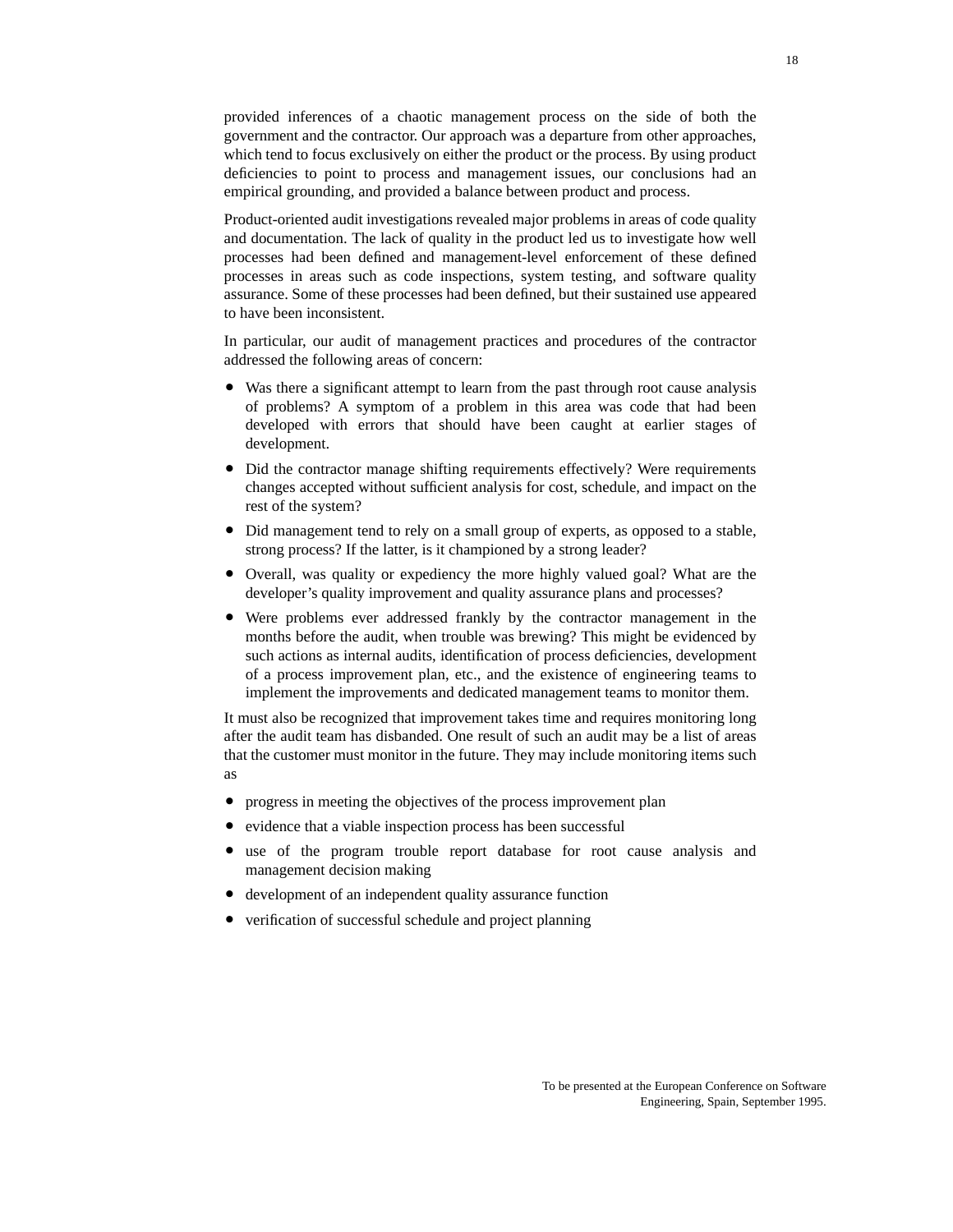- initiation of risk mitigation activities
- **•** establishment of a metrics program for management decision making
- **•** schedules and milestones for fixing problems addressed in this audit

On the customer's side, we tried to assess whether their management of the developer and its sub-contractors was strong, reasonable, and consistent. Areas we investigated included

- **•** the number of requirements changes and versions mandated by the customer
- **•** the ability (or inability) of the customer to control the expectations of users;
- **•** degree of visibility into, and monitoring of, contractor work;
- **•** quality control of contractor products
- quality or existence of joint risk management processes;
- whether schedules were driven by management or political needs, rather than technical reality
- **•** degree of effective use of information provided by support contractors (e.g., failure to raise program trouble reports based on information they provide)

### **4 Comments and Summary**

Performing a software audit is typically a stressful task undertaken under great pressure to produce results in a relatively short time. The audit discussed in this paper was typical in this regard: it took place with minimum time for preparation, and using personnel that were largely inexperienced in carrying out such audits. However, we believe that in many regards the audit was successful. We

- documented the current system in a form that highlighted its major characteristics and identified areas of major technical risk
- provided an assessment of many of the aspects of the system that have a direct relevance to the quality of the overall design of the system
- **•** examined the major documentation describing the system and its implementation, and provided many suggestions for improvement
- **•** looked at parts of the system implementation to assess the fidelity of the implementation to the design, and to ensure that the implementation was of high quality
- **•** considered the engineering environment and practices being used to complete and maintain the system to ensure that they were adequate for the predicted life of the system

As a result, the information we provided enabled the customer to make appropriate decisions concerning the future of the program being audited. In retrospect, we are able to identify a number of factors that we believe contributed substantially to the success of the audit. These included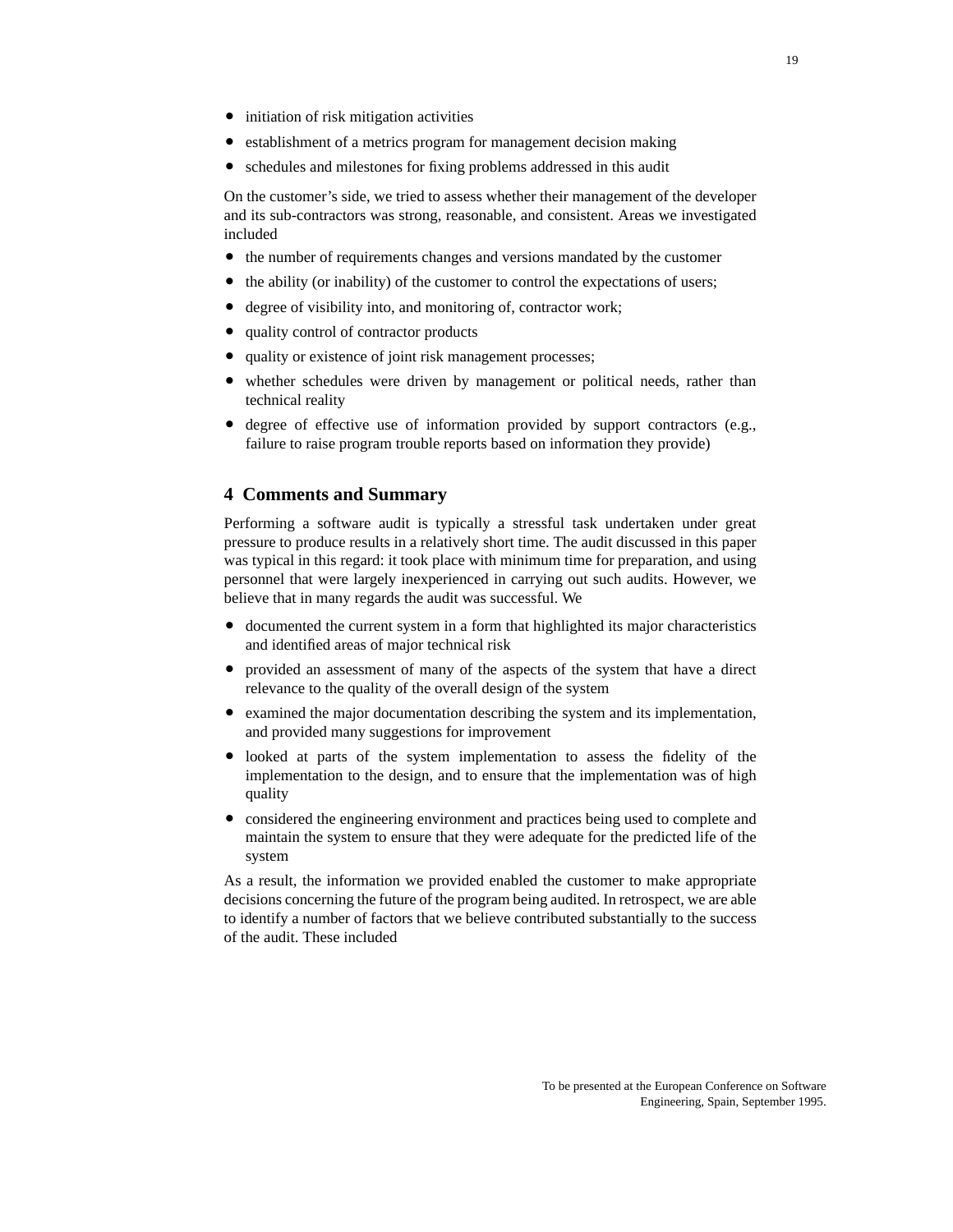- **•** *Personnel*. The audit team consisted of experienced software engineers with a range of technical skills that matched the fundamental characteristics of the system we examined (e.g., experienced in fault-tolerance, performance, and distributed real-time systems).
- **•** *Customer interactions*. We began by negotiating a clear statement of work with the customer that included a well-defined scope and set of objectives for the audit. As the audit progressed, the pressures to amend these goals and objectives had to be rigorously resisted.
- **•** *Contractor interactions*. Early in the audit we established a good relationship with the contractor by demonstrating our technical capabilities, and by being clear that our role was to provide technical data to the customer, and not to offer rash opinions based on little information.
- **•** *Internal organization*. During the period of the audit we received hundreds of documents amounting to many thousands of pages of text, we attended dozens of meetings, and we communicated frequently with the contractor and the customer. A dedicated, responsible support person was essential to the project to manage this information and to organize and distribute relevant material, plan travel and meeting details, and ensure relevant electronic communication mechanisms existed between the team members.

We also recognize a number of criticisms of our audit approach. These include

- **•** *Narrow focus.* Some members of the customer organization were disappointed that we did not address the cost and resource implications of the problems we identified. The customer had a number of support contractors whose role on the project was to plan and monitor such aspects, and our approach was always to refer the customer to these support contractors.
- **•** *Fixed audit scope*. During the audit the customer made decisions concerning the future of the program that led to some of the findings at the end of the audit being irrelevant to the customer. We were also unable to say how some of our findings related to this new strategy, as the strategy was not considered during the audit.
- **•** *Lack of quantitative data*. Wherever possible we justified our comments with facts and data from the system. However, the customer had expected quantitative data that objectively measured many quality attributes of the system. We had to explain that metrics to measure these attributes do not exist.
- **•** *Avoidance of "finger-pointing".* We decided that the outcome of our audit would not focus on assessing blame. This is seldom a useful exercise, since interpretations and excuses can always be found to contradict any assertion of blame. Also, the potential candidates for blame were on all sides of the question; selecting a scapegoat from these possible candidates would not be valuable to anyone.

Apart from the value to the customer, the team itself found the experience of performing a post-mortem software audit to be an interesting and valuable one. Many